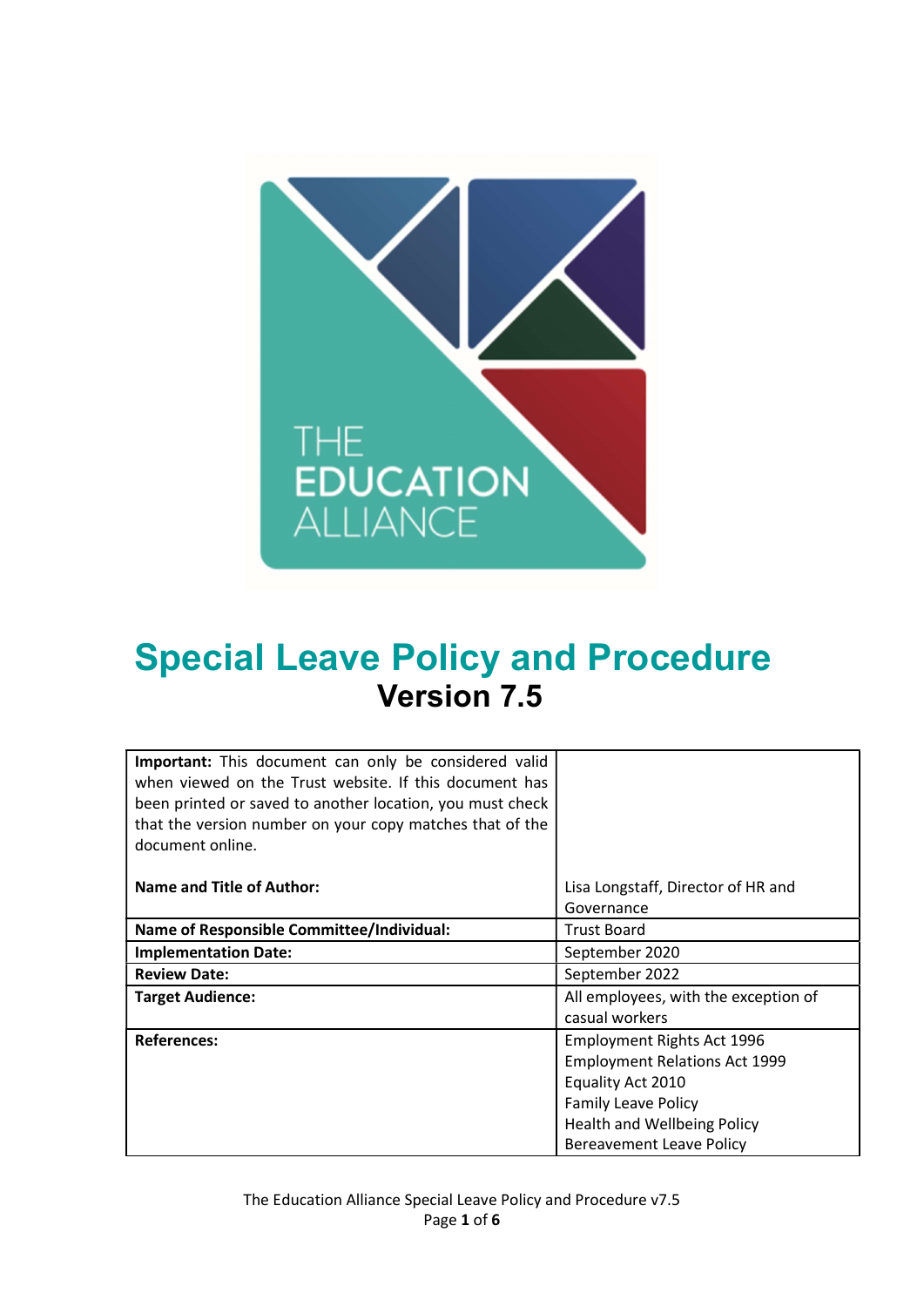## **Contents**

|    | <b>Policy Statement</b>                                     | 3 |
|----|-------------------------------------------------------------|---|
|    | 1. Scope                                                    | 3 |
|    | 2. Roles and Responsibilities                               | 3 |
| 3. | <b>Equality and Diversity</b>                               | 3 |
| 4. | Principles                                                  | 3 |
| 5. | <b>Requesting Special Leave</b>                             | 5 |
| 6. | Conduct                                                     | 6 |
| 7. | Withdrawing a Request                                       | 6 |
| 8. | Appeals                                                     | 6 |
| 9. | Monitoring Compliance With and Effectiveness of this Policy | 6 |
|    | 10. Review                                                  | 6 |

**Page** and the contract of the contract of the contract of the contract of the contract of the contract of the contract of the contract of the contract of the contract of the contract of the contract of the contract of the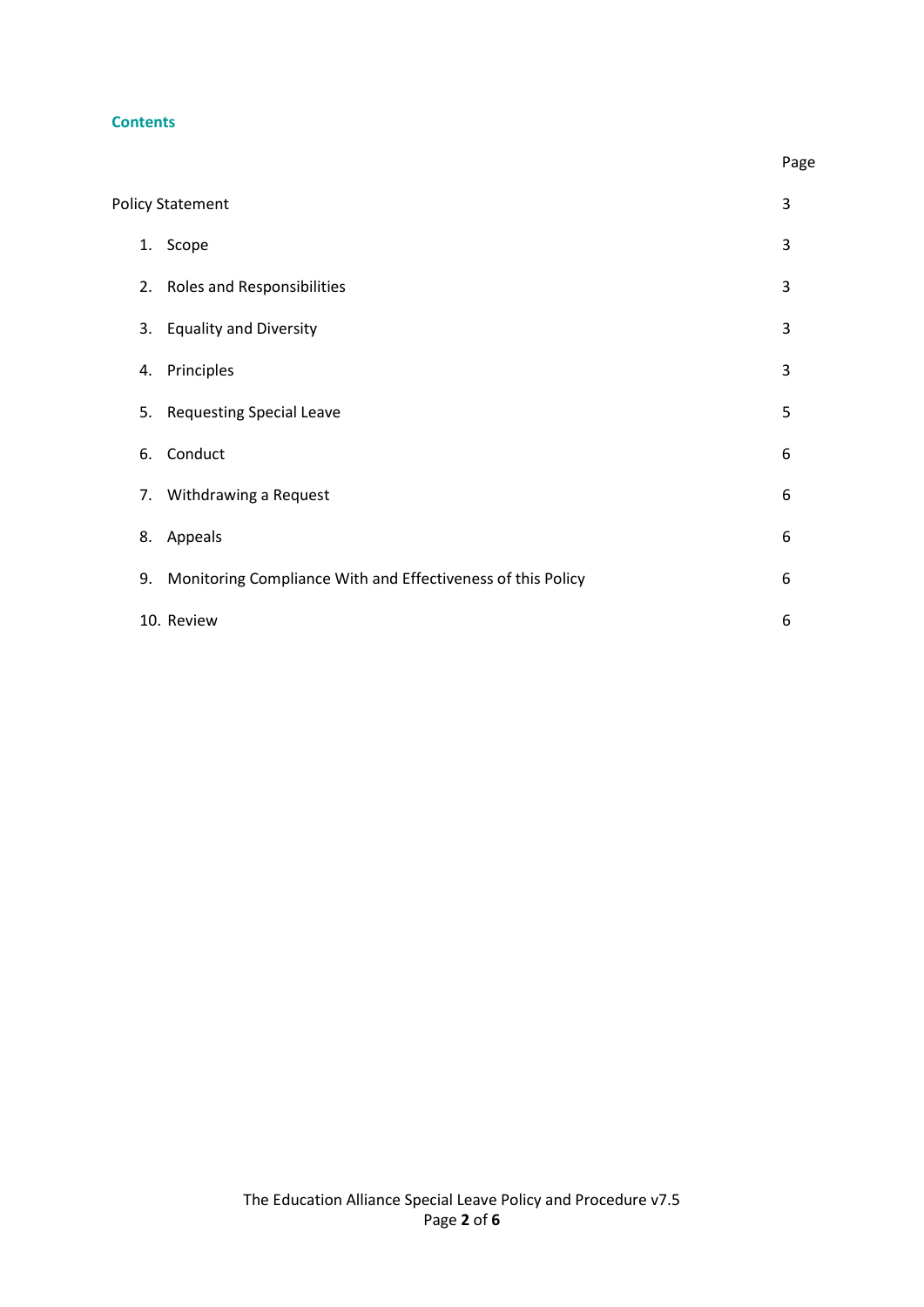#### POLICY STATEMENT

We are here to make great schools and happier, stronger communities so that people have better lives. We do this by:

- Always doing what is right
- Trusting in each other and standing shoulder to shoulder
- Doing what we know makes the difference

Doing what is right means always acting with integrity, in the interests of others and being honest, open and transparent.

We recognise that balancing work and home commitments can be challenging, and whilst we expect personal arrangements requiring time off will be made outside normal school session times, we also recognise that employees will from time to time, face exceptional circumstances which require time off. We will deal with all requests respectfully, discreetly and swiftly.

## 1. SCOPE

This policy applies to all staff employed by the Trust, with the exception of casual workers.

This policy should not be used for Covid 19 related absence requests, as they are managed separately. Staff requiring time off for Covid 19 reasons should notify the Cover Officer within their school, and if they require advice they should contact their HR team.

## 2. ROLES AND RESPONSIBILITIES

The Trust Board and the CEO are responsible for monitoring the effectiveness of this policy, ensuring there is a consistent approach to requesting and approving special leave.

The **Headteachers** are responsible for ensuring that staff and managers adhere to this procedure.

The Human Resources Department is responsible for ensuring that employees have access to this procedure and that managers and employees apply it fairly and consistently.

Managers and staff with supervisory or leadership responsibilities must ensure they implement this policy fairly and equitably, seeking guidance, clarification and support as and when required.

Employees are encouraged to read this procedure, adhere to the processes detailed and seek clarity from either their manager or the HR Department if they have any queries.

## 3. EQUALITY AND DIVERSITY

The Education Alliance is committed to:

- Promoting equality and diversity in its policies, procedures and guidelines
- Delivering high quality teaching and services that meet the diverse needs of its student population and its workforce, ensuring that no individual or group is disadvantaged

## **4. PRINCIPLES**

We recognise that our staff are hardworking and committed. Our leaders do everything they can to ensure staff are supported effectively to reduce levels of stress and anxiety at work, and we start from

The Education Alliance Special Leave Policy and Procedure v7.5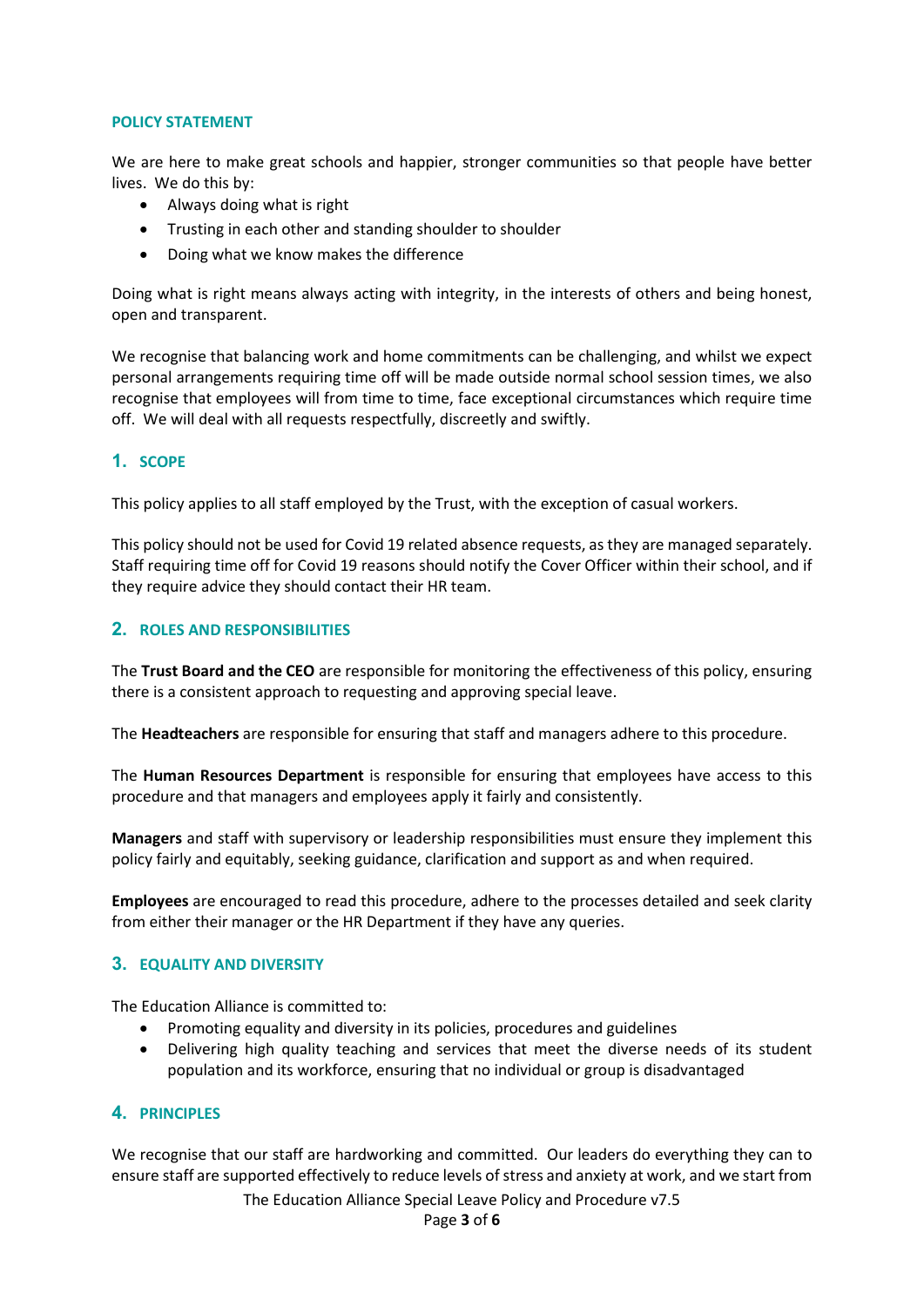an assumption of professional trust and the belief that everyone seeks to do a good job. Our culture is one of openness, honesty and kindness and we are here to make the lives of students and staff better.

1265 hours are not a "target" to direct teaching staff up to, so where a colleague is not required to attend a particular directed event for a reason such as not teaching a particular year group, they should not be given directed work to "make up" for that time. Indeed, they should be trusted and allowed to use that time, however they choose, either in school or at home.

We acknowledge the diverse range of staff we employ provides us with opportunities to assess leave requests against the circumstances, rather than applying the same rules for all, regardless of their suitability. We will try to support leave requests where operationally feasible. This will involve managers making difficult decisions, balancing the needs of the schools with the needs of individuals. For example, where a member of staff wishes to attend special events at their child's school, and they can make that time up, they may agree with their line manager to work those hours on an alternative and mutually agreeable date. Similarly, where a teacher has a free period and wishes to attend their child's school event, or make a GP or dental appointment, they should be able to arrange to do this without making a special leave request.

A maximum of 5 days paid special leave and 10 days unpaid special leave can be granted within a rolling 12-month period (it is recognised that exceptional circumstances may be considered by Headteacher or CEO). Hospital, GP or emergency dental appointments will not be counted.

| <b>Circumstances</b>                                                                                                                                                                                                                                                                                                                                                 | <b>Possible Leave Per Request</b>                                                                                                                                                                                                                    |
|----------------------------------------------------------------------------------------------------------------------------------------------------------------------------------------------------------------------------------------------------------------------------------------------------------------------------------------------------------------------|------------------------------------------------------------------------------------------------------------------------------------------------------------------------------------------------------------------------------------------------------|
| <b>Dependants</b>                                                                                                                                                                                                                                                                                                                                                    |                                                                                                                                                                                                                                                      |
| To care for a dependant if they fall ill or are<br>injured and there are no alternative<br>arrangements that can be accessed at short<br>notice.                                                                                                                                                                                                                     | Staff may require time to care for a dependent,<br>and/or make arrangements for the future care<br>of a dependent. Up to 3 days may be<br>approved, with pay, depending on the<br>circumstances.                                                     |
| To deal with an unexpected emergency incident<br>that involves a dependant                                                                                                                                                                                                                                                                                           | It is expected that in such circumstances<br>alternative arrangements are made where care<br>is required, therefore up to 3 days paid special<br>leave may be granted.                                                                               |
| To make arrangements for the care of a<br>dependant when arrangements are<br>unexpectedly disrupted or terminated.                                                                                                                                                                                                                                                   | It is expected that in such circumstances<br>alternative arrangements are made where care<br>is required, therefore up to 3 days paid special<br>leave may be granted.                                                                               |
| <b>Hospital/Dental/GP Appointments</b>                                                                                                                                                                                                                                                                                                                               |                                                                                                                                                                                                                                                      |
| Hospital appointments.                                                                                                                                                                                                                                                                                                                                               | Paid special leave will be granted.                                                                                                                                                                                                                  |
| Whilst it is expected that staff will arrange<br>dental/GP appointments outside working<br>hours, there may be occasions where this is not<br>possible and it is therefore expected that<br>should the need arise, such appointments are<br>booked for either free periods, or at the end of<br>the day, to minimise the impact on students<br>and service delivery. | Staff should make every effort to make<br>arrangements outside normal working hours,<br>however, where this is not possible, and an<br>appointment has been made near the start or<br>end of the working day.<br>Paid special leave will be granted. |

Staff can apply for special leave in the usual way (via e-days) for the following circumstances: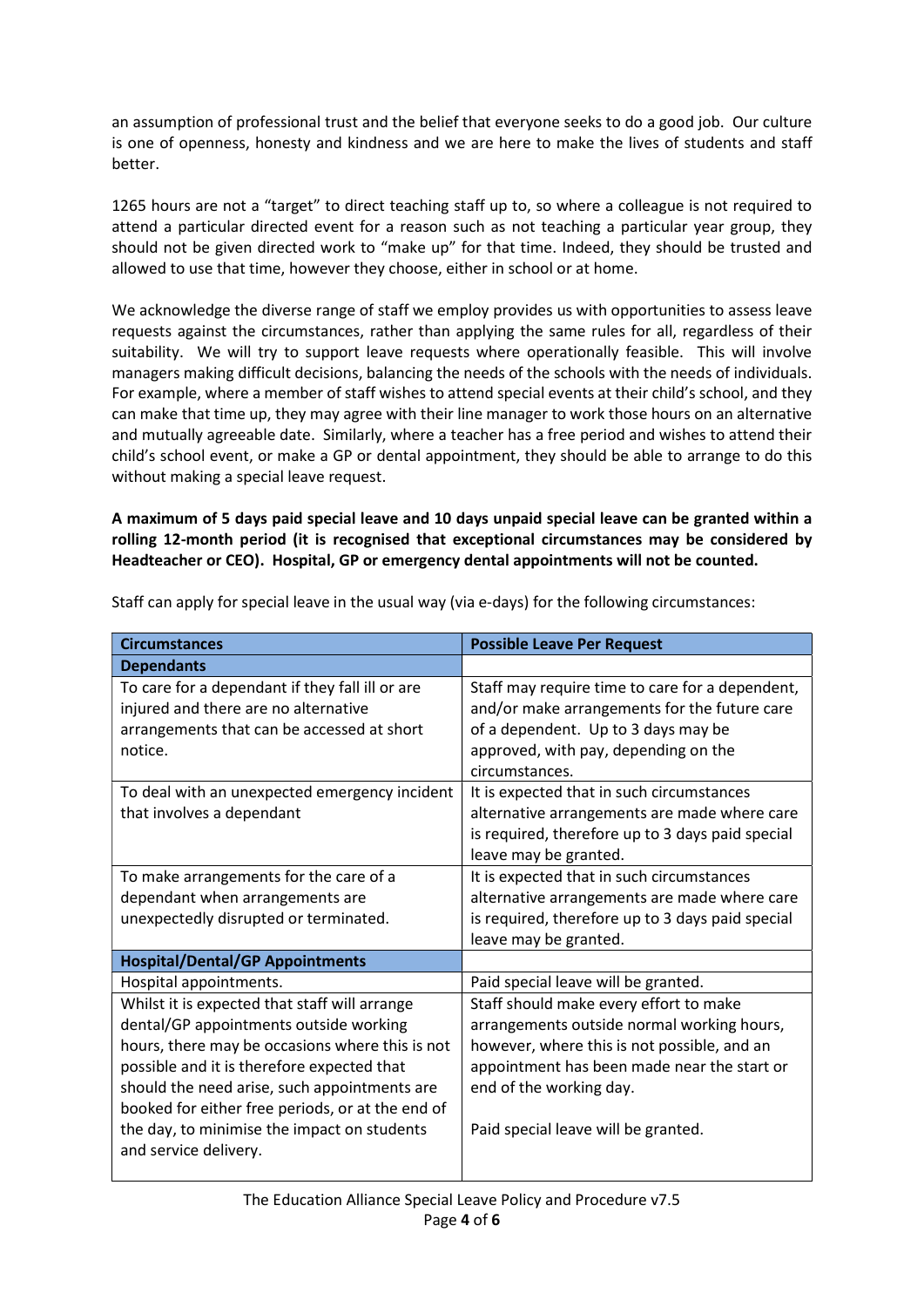| Expectant mothers attending antenatal                                                        | Reasonable time off from work, with pay, will                   |
|----------------------------------------------------------------------------------------------|-----------------------------------------------------------------|
| appointments (e.g. doctors, midwives and<br>hospital appointments).                          | be granted.                                                     |
| Partners accompanying an expectant mother to                                                 | Staff should make efforts to make                               |
| antenatal appointments (e.g. doctors, midwives                                               | arrangements outside normal working hours,                      |
| and hospital appointments).                                                                  | wherever possible, or at times which result in                  |
|                                                                                              | the least disruption for students, and paid                     |
|                                                                                              | special leave will be granted.                                  |
| Adoption appointments / meetings as part of                                                  | Reasonable time off from work, with pay, will                   |
| the Adoption process                                                                         | be granted.                                                     |
| <b>Miscellaneous</b>                                                                         |                                                                 |
| It is recognised that employees will, from time                                              | Paid special leave may be granted whilst the                    |
| to time, experience acute domestic distress due                                              | immediate emergency is dealt with (usually 1                    |
| to genuine emergencies at home, such as flood,                                               | day may be granted with a maximum of 2 days                     |
| fire or burglary, requiring an employee to take<br>reasonable time off work to deal with the | per request).                                                   |
| emergency. Special leave does not apply to                                                   |                                                                 |
| planned events, such as domestic repairs,                                                    |                                                                 |
| building work, installations, deliveries, and                                                |                                                                 |
| holidays.                                                                                    |                                                                 |
| When an employee is moving house, they can                                                   | A maximum of 1 day's paid special leave may                     |
| request special leave for the actual day they                                                | be granted.                                                     |
| move.                                                                                        |                                                                 |
|                                                                                              |                                                                 |
| If an employee is suffering from domestic                                                    | Paid leave will be granted, and employees are                   |
| abuse, they may require time off to seek                                                     | encouraged to arrange appointments at the                       |
| advice, counselling and support, including legal                                             | start or finish of the day, wherever possible.                  |
| advice and police intervention. They may also<br>require time off for relocation.            | Requests will be managed discreetly, sensitively                |
| Attendance at interviews.                                                                    | and supportively.<br>Normally a maximum of 1 day's paid special |
|                                                                                              | leave may be granted, although it is recognised                 |
|                                                                                              | that there may be occasions where up to 2 days                  |
|                                                                                              | may be required (e.g. SLT recruitment).                         |
| Teachers may request up to 1 day for an                                                      | Up to 1 day's paid special leave may be                         |
| induction into their new school.                                                             | granted.                                                        |
| Employee's graduation ceremony.                                                              | A maximum of 1 day's paid special leave may                     |
|                                                                                              | be granted.                                                     |
| Son/daughter/partner's graduation ceremony.                                                  | A maximum of 1 day's paid special leave may                     |
|                                                                                              | be granted.                                                     |

The legal definition for a dependant is 'spouse, child, parent or person living in the same household' under the Employment Relations Act 1999. This does not include an employee, tenant, lodger or boarder.

'Child' for the purpose of special leave, is a child under the age 16, unless she/he has a disability, in which case there is no age restriction.

# 5. REQUESTING SPECIAL LEAVE

Employees should initially discuss their request with their line manager (wherever possible) and submit a special leave request to their HR Department. It is helpful for the employee to detail as much

The Education Alliance Special Leave Policy and Procedure v7.5